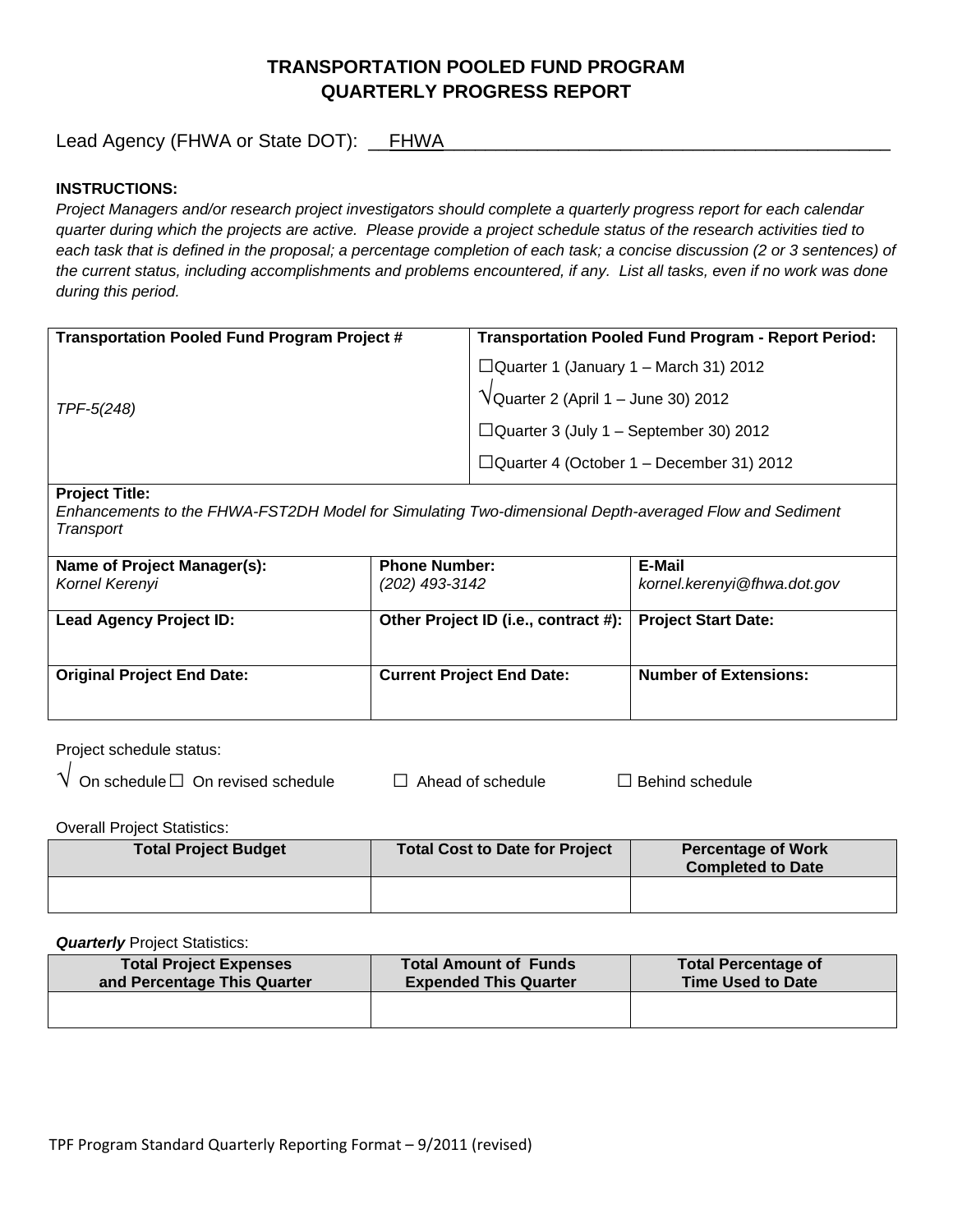## **Project Description**:

FST2DH is FHWA's Two – Dimensional Hydraulic Model for modeling flows in floodplains and through complex bridge openings. The model was developed more than ten years ago and since that time many improvements have been made in computational capability. The program needs to be modified to take full advantage of these capabilities. Additionally, much advancement has been made to the computer hardware that is needed to solve the complex series of equations used by the program. Numeric algorithms for solving simultaneous series of equations have continued to evolve and computers with multiple cores that can speed up the solution times by a factor of ten are now the norm. From an engineering perspective, we are more frequently being asked to solve complex problems involving multiple bridge openings, different types of structures, multiple embankments that alter natural flow patterns, unsteady flows, sediment transport, and scour countermeasure design. Because of the increasingly more difficult types of problems that are routinely being encountered, the state-of–practice needs to continue to improve to keep pace.

The current version FST2DH is not suitable for modern computer standards and has to be improved. FST2DH is used by many sate DOT's to perform hydraulic modeling for bridge scour calculations. The objective of the study is to update the FHWA-FST2DH model for simulating two-dimensional depth-averaged flow and sediment transport.

## **Progress this Quarter (includes meetings, work plan status, contract status, significant progress, etc.):**

Potential methods for the parallelization of the codes were investigated. One of the promising approaches was found to be the adoption of the Message passing Interface (MPI). The MPI standard was developed before multi-core processors existed, and it was developed to provide parallel processing on systems ranging from one dual processor PC or a few PCs networked together in a small organization to large high performance clusters. MPI works well on both shared memory systems and distributed memory systems. In a shared memory system, each process (core) simply has access only to the memory assigned to it. Preventing race conditions and deadlocks is not a significant issue with MPI because each process (core) only has access to its own assigned memory space on either shared or distributed memory systems. When processes do need to obtain variable values from other processes, for example the values of spatial or logical neighbors at a subdomain boundary that reside in the memory space of another process, these variable values are exchanged via the message passing paradigm using MPI. Thus instead of having critical code segments that must be locked allowing only one thread to execute the segment at a time to avoid race conditions that could corrupt shared memory that is read and written by more than one process, which can be bottlenecks with their own inefficiencies, when using MPI, the small amount of memory with values that need to be shared among processes is duplicated in the memory space of each process and kept up to date with message passing. The major CFD companies use MPI for their solvers, and for the cases where small problems are solved on single dual core PCs, the speed up in using both cores is nearly a factor of 2, which is excellent.

The development of hybrid algorithms that use both MPI with domain decomposition in what is sometimes referred to as coarse grained parallelism and multi-threading using OpenMP, pthreads, etc. for what may be termed fine grain parallelism is an area of active research that is still complex and challenging to get right. The major commercial CFD companies are still nearly universally using an MPI-everywhere approach because it works very well on everything from single dual or quad core PCs to large clusters.

To keep the parallelization of FST2DH software as simple, straightforward, and general as possible, and to keep the project within the current budget, an MPI only approach is requested. No effort need be spent on the implementation of multi-threading using OpenMP or equivalent. Using MPI to produce a parallel version of FST2DH that runs on a single multi-core machine, allows trivial extension in the future to, for example, run on 12 cores by using 3 quad core computers that are on a network in a small office.

The software requirements can be narrowed in scope as follows:

- Software code will be written in a standard, available software language and having compilers readily available to the Government (i.e., FORTRAN, BASIC, C++, etc).
- MPI will be used for inter-process communication and coordination among parallel processes running on different cores, and MPI versions of modern linear equation solvers, libraries, or packages will be used.
- MPICH, a freely available, portable implementation of MPI that works on both Microsoft Windows and most Linux and Mac OS X systems, will be used for parallel processing control and inter-process communication.
- Development, testing, and debugging of the parallel version of FST2DH will be done on a single multi-core computer.

TPF Program Standard Quarterly Reporting Format – 9/2011 (revised)